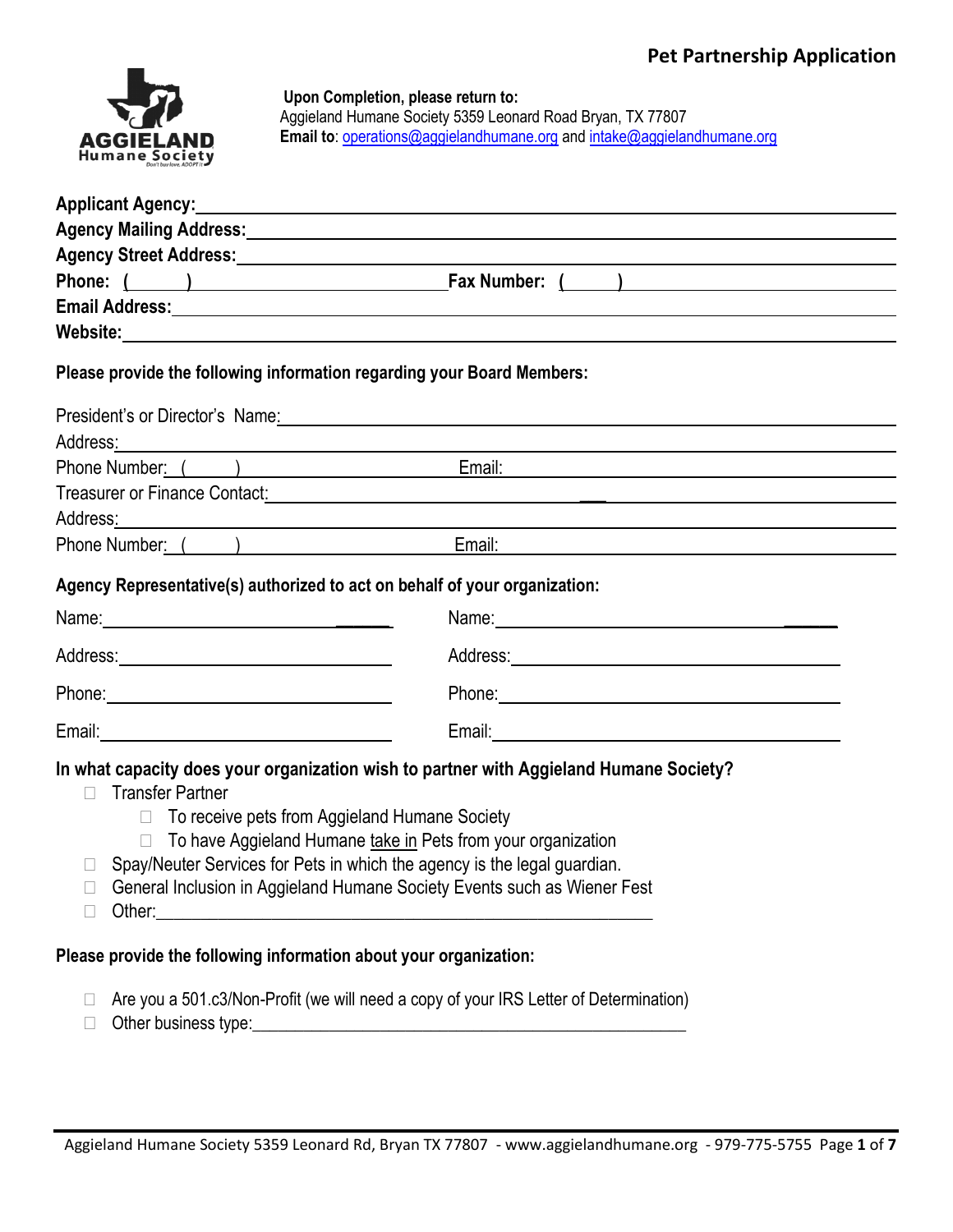l

l ı

|  | How long has your organization been in existence? |  |
|--|---------------------------------------------------|--|
|  |                                                   |  |

| What primary breed(s) or species of animal(s) does your organization rescue? |  |  |  |  |
|------------------------------------------------------------------------------|--|--|--|--|
|------------------------------------------------------------------------------|--|--|--|--|

# **If you are an animal organization we require a reference from each of the following in which you're your organization has a working relationship:**

# **Veterinarian**

| Doctor's Name:<br><u>Doctor's Name:</u>                                                                                                                                                                                              | Clinic:                 | <u> 1989 - Jan Samuel Barbara, margaret e populazion del control del control del control del control de la control</u> |
|--------------------------------------------------------------------------------------------------------------------------------------------------------------------------------------------------------------------------------------|-------------------------|------------------------------------------------------------------------------------------------------------------------|
| Clinic's Address: <u>Cambridge Communication</u>                                                                                                                                                                                     |                         |                                                                                                                        |
|                                                                                                                                                                                                                                      |                         | Zip Code: <u>______________</u>                                                                                        |
|                                                                                                                                                                                                                                      |                         |                                                                                                                        |
| <b>Animal Shelter / Humane Society</b>                                                                                                                                                                                               |                         |                                                                                                                        |
| Agency: Agency:                                                                                                                                                                                                                      |                         |                                                                                                                        |
|                                                                                                                                                                                                                                      |                         |                                                                                                                        |
|                                                                                                                                                                                                                                      |                         |                                                                                                                        |
|                                                                                                                                                                                                                                      | _State:________________ | Zip Code: ___________                                                                                                  |
| Phone Number(s): <u>example and the set of the set of the set of the set of the set of the set of the set of the set of the set of the set of the set of the set of the set of the set of the set of the set of the set of the s</u> |                         |                                                                                                                        |
| <b>Rescue Organization</b>                                                                                                                                                                                                           |                         |                                                                                                                        |
| Agency: Agency:                                                                                                                                                                                                                      |                         |                                                                                                                        |
|                                                                                                                                                                                                                                      |                         |                                                                                                                        |
|                                                                                                                                                                                                                                      |                         |                                                                                                                        |
|                                                                                                                                                                                                                                      | State: State:           | _Zip Code: ___________                                                                                                 |
|                                                                                                                                                                                                                                      |                         |                                                                                                                        |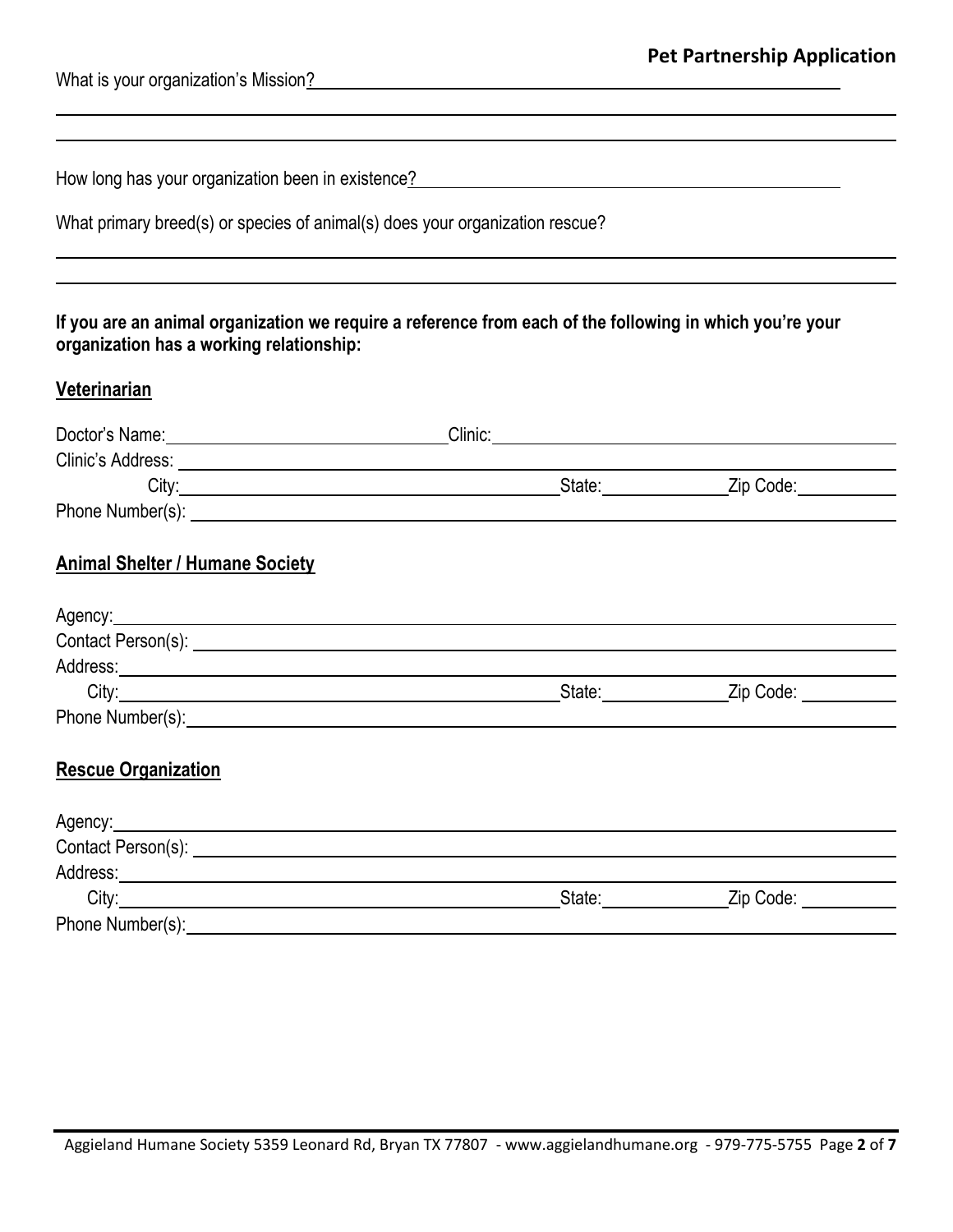ı

ı

ı

ı

 $\_$  ,  $\_$  ,  $\_$  ,  $\_$  ,  $\_$  ,  $\_$  ,  $\_$  ,  $\_$  ,  $\_$  ,  $\_$  ,  $\_$  ,  $\_$  ,  $\_$  ,  $\_$  ,  $\_$  ,  $\_$  ,  $\_$  ,  $\_$  ,  $\_$  ,  $\_$ 

ı

ı

ı

### **If your organization wishes to be a receiving transfer partner, please complete the following:**

How many foster homes do you utilize?

Has your organization had to remove a foster home from the program? If so, why?

Please provide a breakdown of the fees your organization charges (i.e. fee amount and service provided.)

Please explain what your organization does with an animal once it is received from Aggieland Humane.

How long are animals held before the adoption process begins? \_\_\_\_\_\_\_\_\_\_\_\_\_\_\_\_\_\_

ı

ı

What follow-up does your organization conduct with foster homes and what controls are in place to govern the activities of the foster homes?

How does your organization limit the intake and dispersal of animals to foster homes?

List all reasons why an animal might be euthanized by your organization:

ı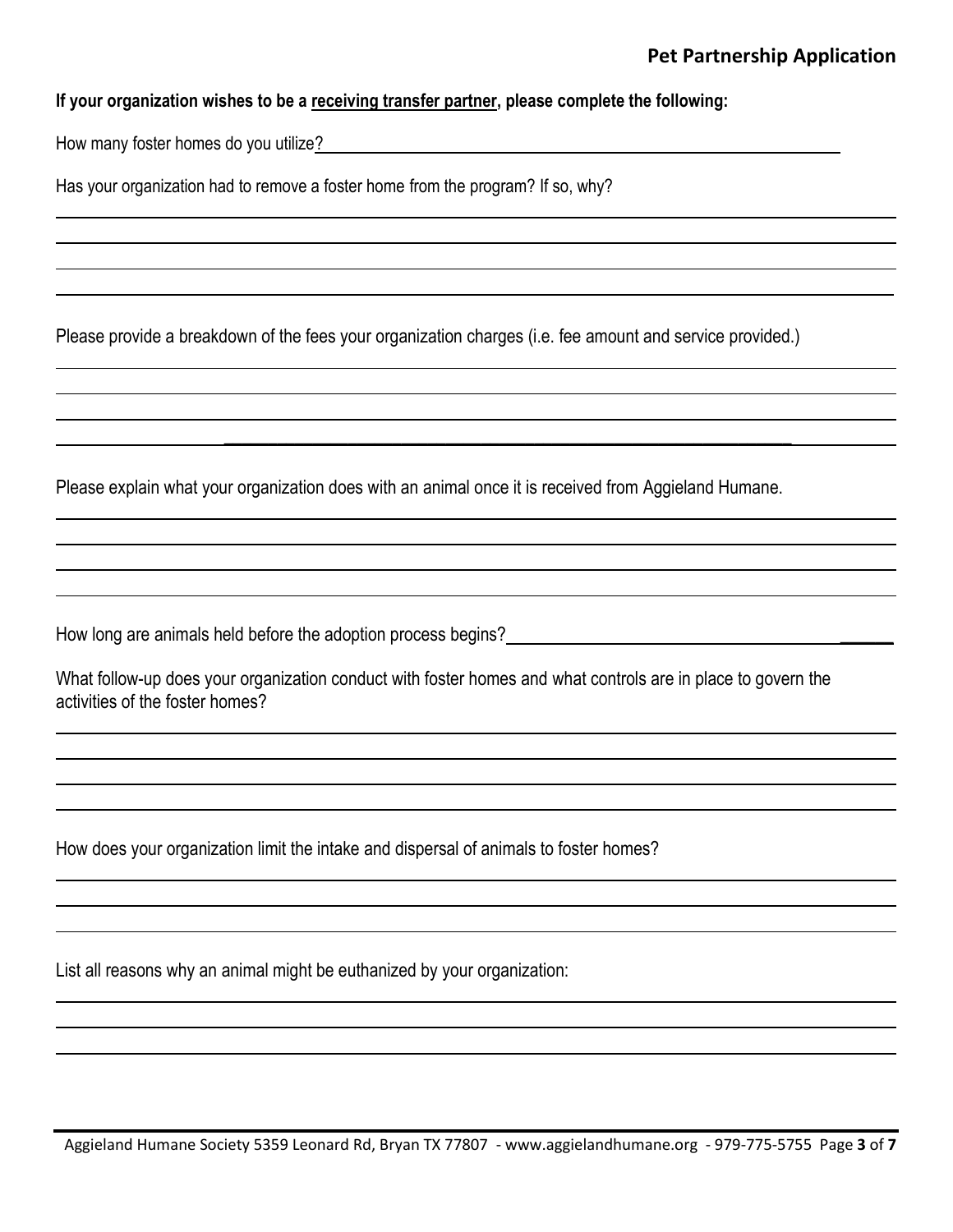## **General Understanding**

Upon approval as a partner with Aggieland Humane Society, we thank you for your efforts to increase the animal lives' saved in the Brazos Area. Please feel free to contact us if you ever have any question.

Approved Pet Partnerships may receive information about upcoming Aggieland Humane Society events. Events may include but are not limited to community wide adoption events and Wiener Fest

Aggieland Humane Society is committed to transparency and our statistics can be found on our website.

We request the following guidelines be agreed to by both organizations and that both Directors actively communicate these guidelines to their members and call each other if un-professional or unkind communication is discovered and needs to be addressed.

All animals will be kept in a safe and humane manner. They will be provided with food, water and shelter at all times. They will receive medical care as needed.

**Positive Attitudes**: In the spirit of lifting up the cause to attract participation from the public, each agency commit to ensuring that their employees, board members and or volunteers, while speaking on behalf of the organization, refrain from defamation, sabotaging, slander, engaging in verbal abuse and ad hominem attacks or other forms of incivility towards or about any other animal welfare agencies or professionals. This of course, does not preclude an agency's leadership from conducting respectful dialogue directly with other agencies when/if concerns arise.

#### *Our mutual goal is to save lives,*

#### *adopting out healthy spayed/neutered dogs and cats or other animals*

#### *and decreasing the homeless pet population.*

You or your organization may not agree with some of the methods, the policies, the plans or principles of the other organization. You may disapprove of some of the ways they do things, their rhetoric, or their beliefs. But we are talking about details here. If they subscribe to the basic principles of collaboration to save lives and have the good of the animals at heart.

Always keep your focus on what we have in common. We both agree we will not criticize other groups, individuals, plans, policies. Do not allow you/our members to publicly criticize other members and discourage private criticism.

The Partnership agreement can be rescinded with any breach of this agreement.

Be cooperative with those who are working in a different part of this arena than you.

Applicant Director/President

Print Name: \_\_\_\_\_\_\_\_\_\_\_\_\_\_\_\_\_\_\_\_\_\_\_\_\_\_\_\_\_\_\_\_\_\_\_\_\_\_\_\_\_\_\_ Date: \_\_\_\_\_\_\_\_\_\_\_\_\_\_\_\_\_\_\_

Signature: \_\_\_\_\_\_\_\_\_\_\_\_\_\_\_\_\_\_\_\_\_\_\_\_\_\_\_\_\_\_\_\_\_\_\_\_\_\_\_\_\_\_\_\_\_\_\_\_\_\_\_\_\_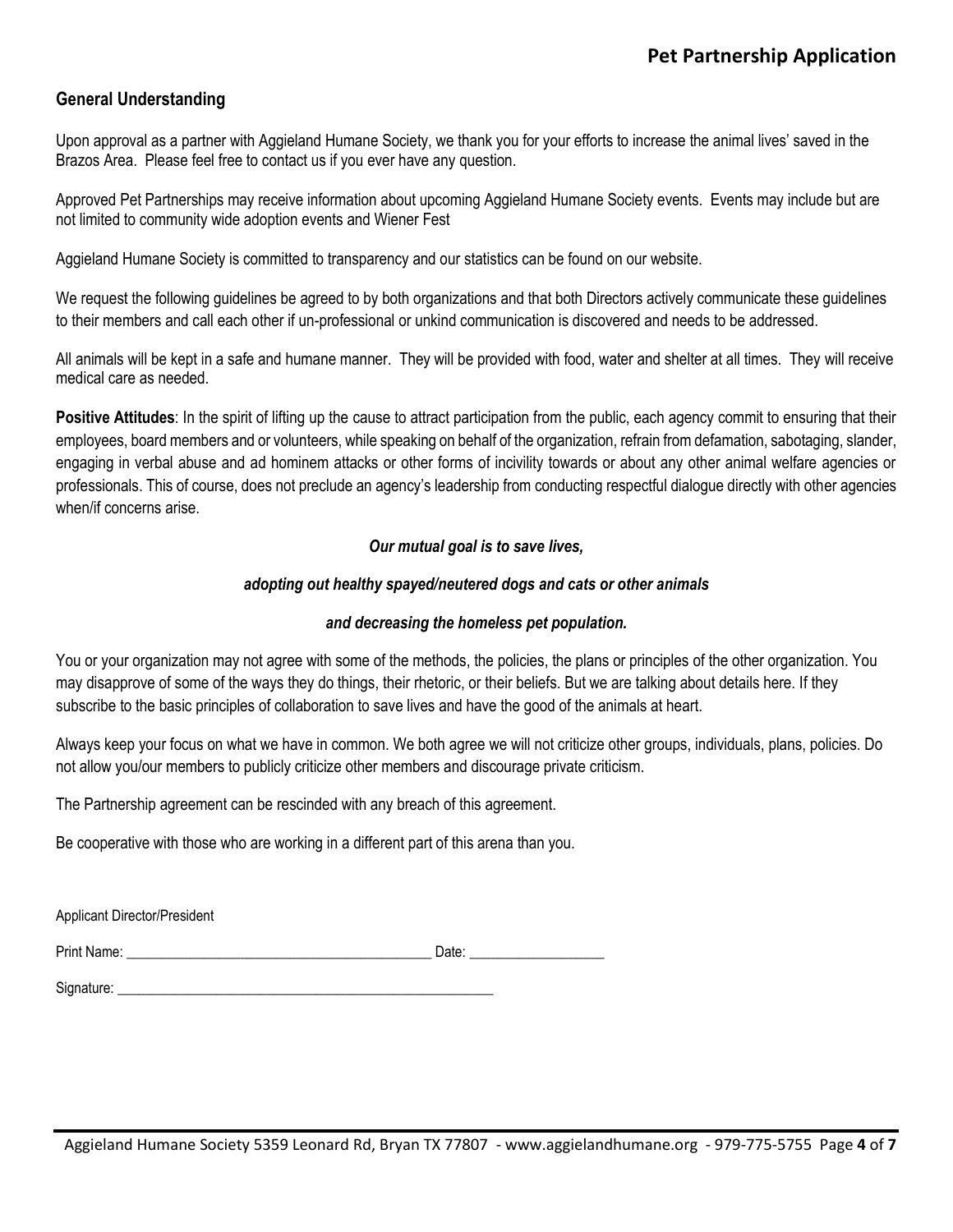# Transfer Partnerships

It is understood by both parties that the animals being adopted/transferred as companion animals.

Some pets are spayed/neutered by Aggieland Humane Society prior to the date of transfer. Animals not spayed/neutered prior to transfer are to be kept indoors and/or safely confined until the surgery is completed. Any spay/neuter surgeries not completed prior to transfer become the financial responsibility of the accepting agency.

## **Sterilization is required under Texas Chapter 828 Health and safety code. Violation of this requirement is a criminal offense, punishable as a Class C Misdemeanor.**

The shelter does not make any warranties or guarantees, expressed or implied, as to the long-term health, bloodlines or temperament of the animal. The Aggieland Humane Society shall be held harmless from any and all liabilities which may arise in connection with the animal and its transfer.

Transportation for animals will be determined on a case by case basis. In some situation AgHS will provide the transportation, in others we may not be able to.

Approved Individuals acting on behalf of your organization.

| Name | Title within agency | <b>Drivers License</b><br>number and state | Phone Number |
|------|---------------------|--------------------------------------------|--------------|
|      |                     |                                            |              |
|      |                     |                                            |              |
|      |                     |                                            |              |
|      |                     |                                            |              |
|      |                     |                                            |              |

If your agency uses Petpoint software please list your Shelter ID number:

ı

Notes or Comments:

ı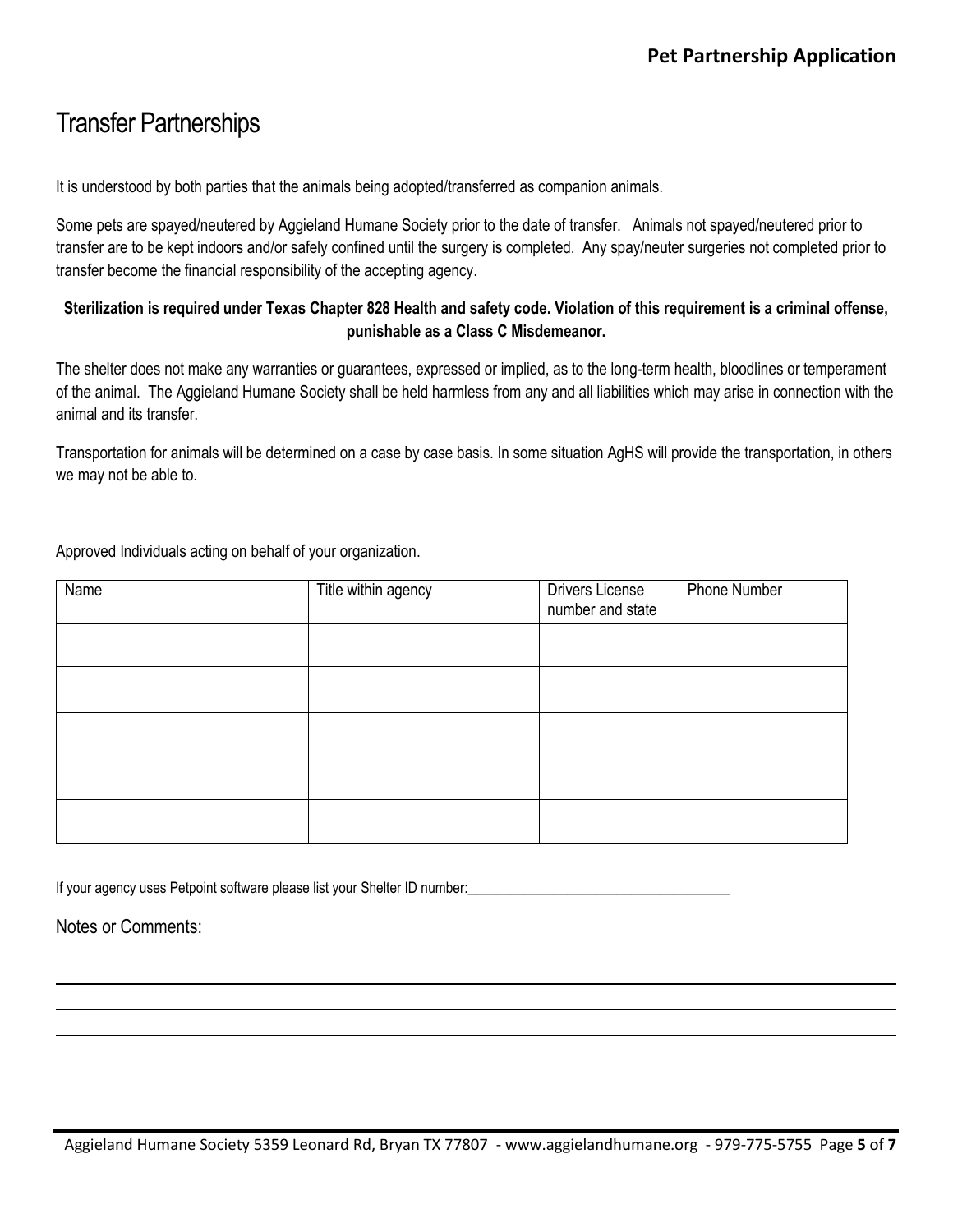# Spay/Neuter Services Your agency must agree to each item. Please initial at each line.

\_\_\_ Our agency is the legal guardian of the animal described and have the authority to grant Aggieland Humane Society (AgHS) and its staff members, volunteers or agents my consent to receive, transport, prescribe for, treat and/or perform sterilization surgery on the animal named.

We understand that modern techniques and trained staff will be used to care for all animals, and reasonable precautions will be used against injury, escape, or destruction of the animal. It is thoroughly understood that Aggieland Humane Society, staff, volunteers, and agents will not be held liable or responsible in any manner and our organization assume all risks.

We understand that if in the course of treatment, a condition is discovered which requires medical attention or an additional procedure; conditions such as flea or tick infestation, hernia repair, pregnancy, cryptorchidism, antibiotics, the attending veterinarian may, at their discretion, perform such procedure.

We further understand that as long as, in the opinion of the attending vet, the animal is an acceptable surgical candidate, sterilization procedures will be performed regardless of animal's sex or medical condition (including pregnancy or heartworm disease). I understand that the attending vet can refuse to perform any procedure on any animal for any reason. Such refusal is at the sole discretion of the attending veterinarian.

\_\_\_ AgHS recommends the animal be fully vaccinated with DHPP/FVRCP series and Bordatella vaccine, prior to admitting for surgical sterilization. We recognize the pet is at a greater risk of contracting infectious diseases if not fully vaccinated. We release AgHS from liability if the pet shows signs of infectious disease post operatively. In the event the animal contracts an illness while under the care of AgHS, We will be responsible for any and all medical treatments and expenses incurred.

We understand during surgery only, additional vaccines, tests, microchips may be administered if purchased for additional fees.

We understand feral cats must arrive in a humane trap. If the cat(s) is not in a humane trap and cannot be handled by staff safely, it will not receive s/n services that day and may be turned away.

We understand a **Surgical Intake form on the day of the surgery will be completed for each animal**. At this time additional services will be determined for that animal by your agency representative and will need to be paid for at drop off time unless billing arrangements have been made prior to surgical date.

We understand a small green tattoo will be placed on all animal's abdomen and that feral cats will have the tip of one ear removed as proof the animal has been surgically sterilized.

We also understand that all animals must be picked up from the AgHS at the time designated by the staff on the same day as surgery. If we do not claim the pet on time, it may be reclaimed after payment of additional fees/fines. We understand that after 24 hours the animal will be considered abandoned and the animal will become the property of AgHS in accordance to policy. We understand that once the animal is abandoned, we relinquish all ownership rights but we will still be held responsible for any and all medical costs including room and board fees.

We have been advised to purchase an E-Collar for all handleable animals to minimize the chance of animals scratching, licking or biting their incision site and cause a medical emergency.

\_\_\_ We also understand any medical costs after surgery, accrued at another veterinarian will not be covered by AgHS.

| Spay/Neuter Surgery Included: Pregnancy, Cryptorchid, and Umblilical Hernia repair | \$65 |
|------------------------------------------------------------------------------------|------|
| Microchip                                                                          | \$25 |
| E-Collar                                                                           | \$5  |
| Take Home Pain Med                                                                 | \$10 |
| <b>Antibiotic Meds</b>                                                             | \$10 |
| Rabies, DHPP/FVRCP, Brazos Co Taq<br>Vaccine/License package                       | \$25 |

#### **Applicant**

Print Name: <u>Date:</u> **Example 20** 

Signature:

Aggieland Humane Society 5359 Leonard Rd, Bryan TX 77807 - www.aggielandhumane.org - 979-775-5755 Page **6** of **7**